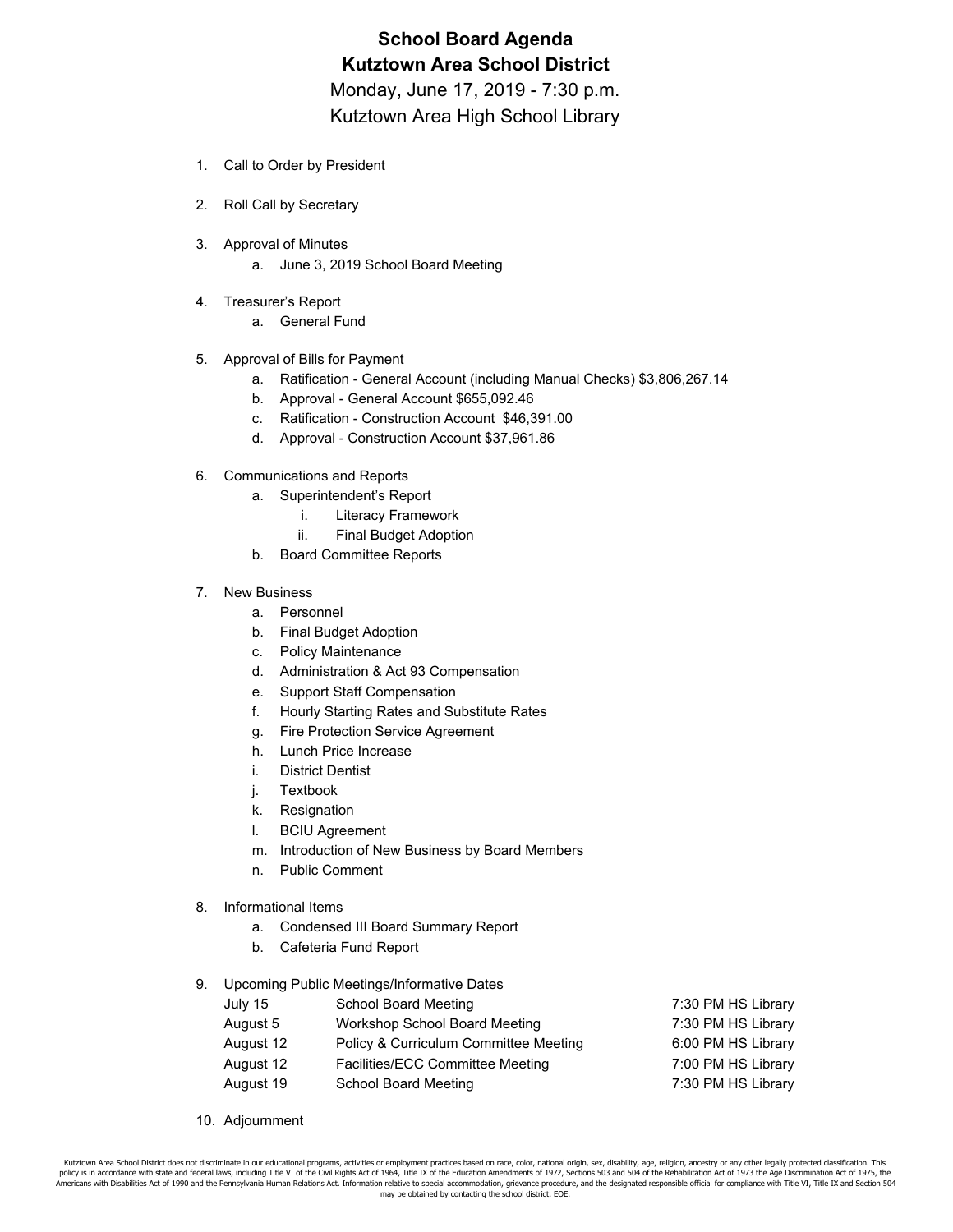## **ITEM 7 NEW BUSINESS**

## **a. PERSONNEL**

It is the recommendation of the administration that the Board of School Directors approve the following personnel items:

- 1. The approval of the extra-duty positions and stipends for the 2019-2020 school year, per the attached.
- 2. The approval of the following Eshelman bus/van drivers for the 2019 summer programs, effective June 18, 2019:

Lindsay G. George **Donna M. Hafer** Stephanie L. Hugo Janelle L. Kase **Melanie J. Querio Anna M. Oswald (van aide**) *All Personnel are Approved Pending Receipt of All Mandated Credentials*

- **b. FINAL BUDGET ADOPTION-** It is the recommendation of the Administration that the Board of School Directors adopt a Final Budget for the 2019-2020 school year with revenues of \$ and expenditures of \$ supported by Real Estate Tax of  $\blacksquare$  mils; Per Capita Tax, Sec. 679 (\$5.00); Per Capita Tax, Act 511 (\$5.00); Local Services Tax (\$5.00); Earned Income Tax (0.5%); Real Estate Transfer Tax (0.5%); and Amusement Tax (5%).
- **c. POLICY MAINTENANCE-** It is the recommendation of the Policy and Curriculum Committee that the Board of School Directors approve the first reading of the following policies:

Policy 220- Student Expression/Distribution and Posting of Materials Policy 610- Purchases Subject to Bid/Quotation

Policy 913- Nonschool Organizations/Groups/Individuals

- **d. ADMINISTRATION AND ACT 93 COMPENSATION-** It is the recommendation of the administration that the Board of School Directors approve the Administration and Act 93 salary compensation for the 2019-2020 school year, which includes an increase not to exceed 3.3%.
- **e. SUPPORT STAFF COMPENSATION -** It is the recommendation of the administration that the Board of School Directors approve the support staff salary increases for the 2019-2020 school year, which includes the average increase not to exceed 2.0% and the employee salary adjustments.
- **f. HOURLY STARTING RATES AND SUBSTITUTE RATES -** It is the recommendation of the administration that the Board of School Directors approve the hourly starting rates and substitute rates for the 2019-2020 school year, per the attached.
- **g. FIRE PROTECTION SERVICE AGREEMENT -** It is the recommendation of the administration that the Board of School Directors approve the Service Agreement with Kistler-O'Brien to inspect and service the District's extinguishers, hoses, and kitchens for the 2019-20 school year. Cost of service is \$2809.81.
- **h. LUNCH PRICE INCREASE -** It is the recommendation of the administration that the Board of School Directors approve the following cafeteria lunch price increases: Elementary lunch \$2.60 to \$2.85; Secondary \$2.85 to \$3.00; adult lunch \$4.10 to 4.25.
- **i. DISTRICT DENTIST -** It is the recommendation of the administration that the Board of School Directors approve Dr. Alan J. Robertson, DDS, as the School District Dentist at a cost of \$5.00 per student exam and mileage reimbursement for travel between KASD buildings, per the IRS rate, for the 2019-2020 school year.